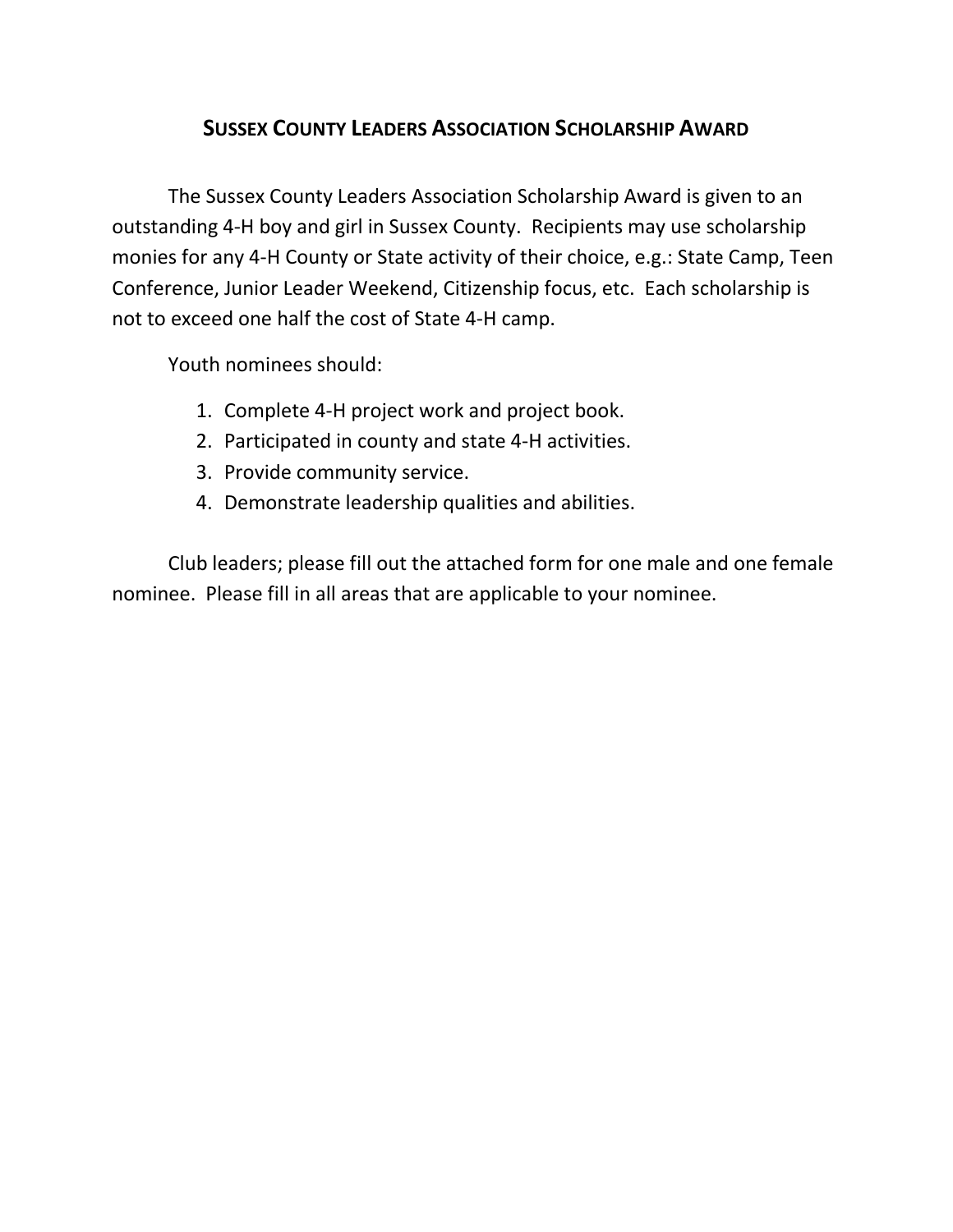## **NOMINATION FORM FOR OUTSTANDING SUSSEX 4-HERS**

NAME \_\_\_\_\_\_\_\_\_\_\_\_\_\_\_\_\_\_\_\_\_\_\_\_\_\_\_\_\_\_ CLUB \_\_\_\_\_\_\_\_\_\_\_\_\_\_\_\_\_\_\_\_\_\_\_\_\_\_\_

GENDER \_\_\_\_\_\_\_\_\_\_\_ YEARS IN 4-H \_\_\_\_\_\_\_\_\_\_\_ AGE \_\_\_\_\_\_\_\_\_\_\_

In the space provided, briefly comment about the nominee's service abilities. Include both individual and club activities.

In the space provided, briefly comment about the nominee's project activities. Include information about project books done and project books received.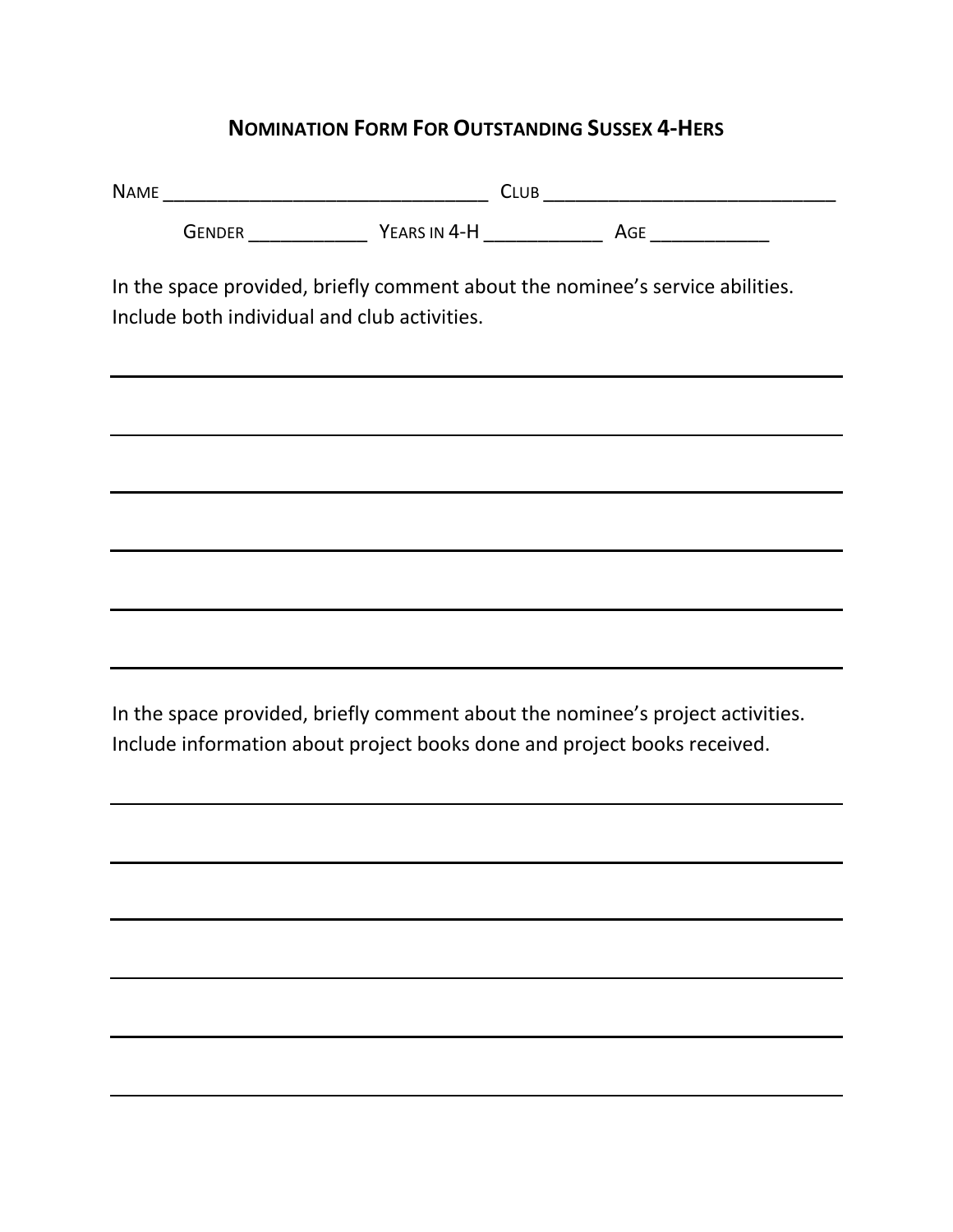In the space provided, briefly comment about the nominee's participation in 4-H activities. Be sure to include all local, county, state and national activities.

In the space provided, briefly comment about the nominee's leadership activities. Be sure to include both 4-H and non 4-H activities.